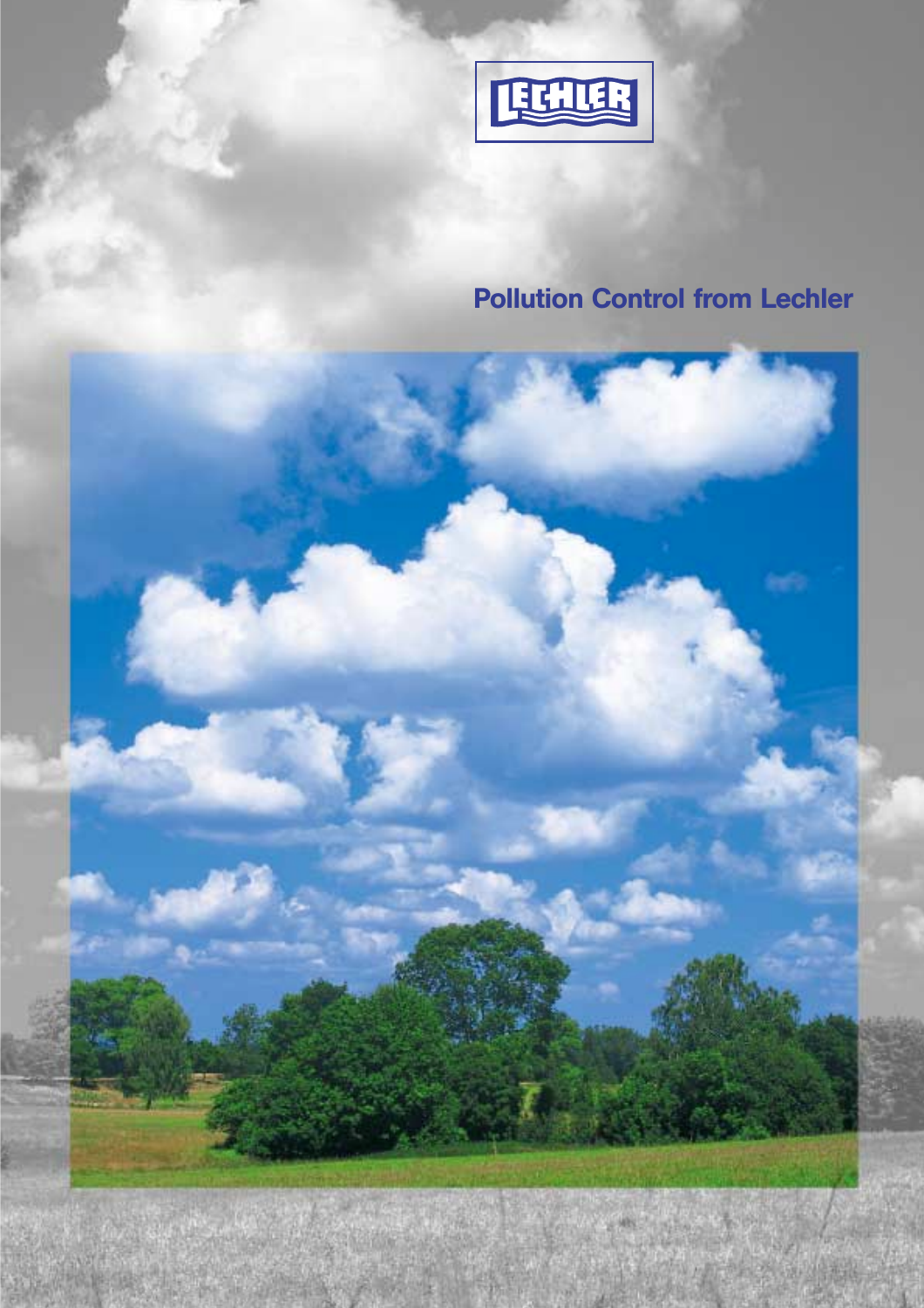### Our aim is an improved environment. . .

#### Competence is a combination of experience and commitment.

When it comes to effective protection of our environment, know-how, a sense of responsibility and commitment are imperative. Lechler fulfils all these requirements. Again and again, the company has proven willing and able to look beyond the bounds of the



fields of science in which it is involved and to develop new technologies.

The Lechler company's worldwide reputation as a specialist for nozzle engineering goes back over more than 100 years. Lechler's remarkable knowledge and experience in this field is successfully applied in many areas of environmental engineering and technology. For flue-gas desulphurisation, for example, Lechler supplies special ceramic nozzles and high-performance droplet separators. Lechler established its Pollution Control division many years ago, with due regard to the fact that nozzles or nozzle systems are also employed in other areas of industrial gas treatment to wash out pollutants with the required efficiency. This division's international staff of

engineers and technicians is permanently concerned with evolving efficient solutions to problems in conjunction with the customers and opening up new areas of applications. The use of worldwide databases and cooperation with external specialist institutes provide just the type of interdisciplinary knowledge base which is required to solve the complex problems of today. Our partners include the renowned German and international plant construction companies. We supply many of these companies with components designed for optimum performance which integrate into their systems. Numerous production facilities in many parts of the world guarantee that close ties are maintained with our customers and provide the basis for international partnership.

Lechler's company headquarters and production factory in Metzingen are the central base for worldwide activities.

> Experts in helping companies meet environmental requirements. Lechler is committed to helping find the best solution.

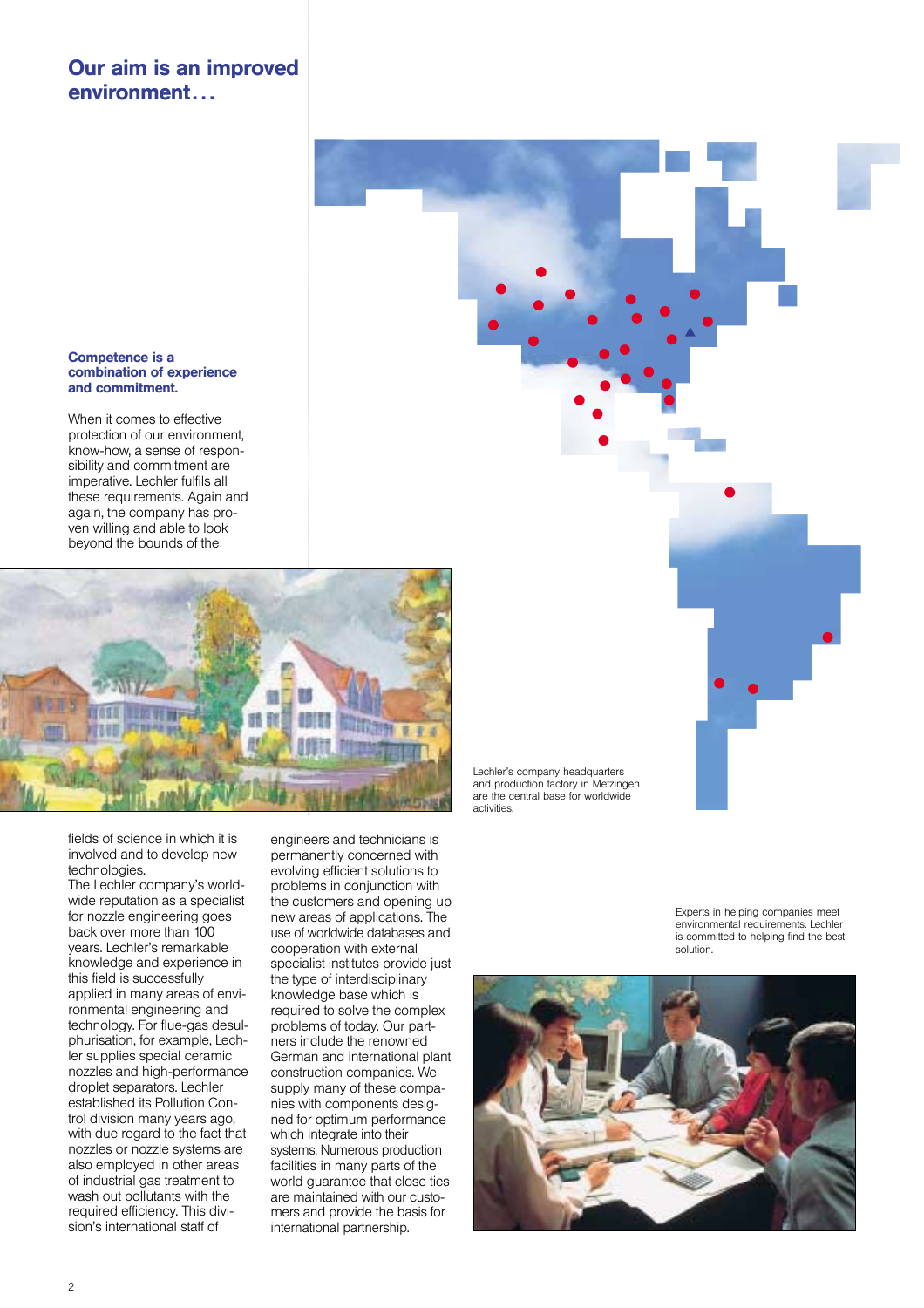### . . . and here we offer you the most advanced technologies



### Products that are allimportant for clean air.

At the time of introduction of the wet flue-gas desulphurisation process in Germany, Lechler carried out pioneering work in its capacity as a partner to the plant construction companies. The fruits of this work were nozzles in highly wear-resistant and corrosionproof silicon carbide which took due account of the very highest operational requirements (e.g. optimal droplet spectrum).

A company which knows so much about the development and generation of droplets is, of course, all the better equipped to provide the best dropletseparating facilities. The product line of droplet separators has thus been adopted into

the company's product range. In introducing this line, Lechler has responded to the wish voiced by many customers to have all components which have a decisive influence on the efficiency and functional safety of a plant supplied by one and the same company. This ensures the optimum configuration of the components and the complete integration of all relevant parameters.

The Pollution Control division now embraces the product groups FGD nozzles, nozzle lances, droplet separators and mist eliminators.





Research and development play a central role at Lechler.

State-of-the-art testing facilities guarantee superior quality and optimum efficiency.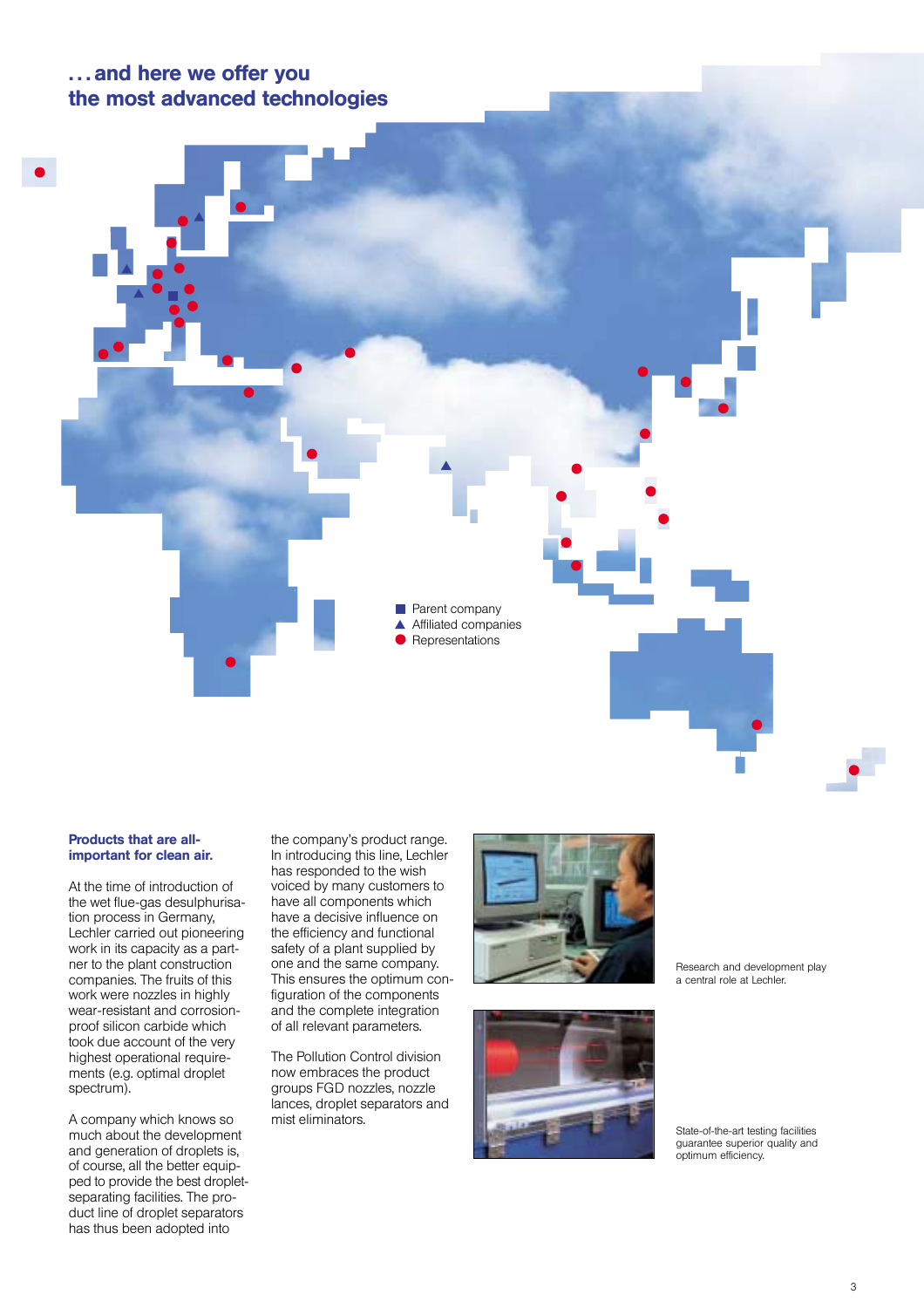### Special Nozzles for wet flue-gas desulphurisation

#### Maximum precision under the most extreme conditions.

Emissions from industrial plants, power stations and refuse incineration plants

pollution. As a result of the increasing awareness of this problem area and more stringent statutory requirements, every operator of such a plant is today required to undertake extensive measures to minimize air pollution. Effective flue-gas desulphurisation plays a central role here.

represent a serious source of

The flue-gas desulphurisation process requires nozzles which guarantee precise functioning over prolonged periods and are also able to withstand extremely aggressive environmental conditions. For this purpose, Lechler has developed atomizing nozzles in one of the hardest ceramic materials - silicon carbide. These nozzles attain service lives of 30,000 operating hours without significant wear, and represent the state of the art today in the field of desulphurisation engineering.

The range of nozzle types which Lechler produces in this high-performance material includes full cone, hollow cone and spiral nozzles, even in the most difficult nozzle geometries. Exact configuration of the nozzle geometry in accordance with the functional data of



the plant is a task which requires a genuine specialist. But the nozzle geometry is not Lechler's sole concern. A further area of work, for example, focusses on the optimal nozzle mounting for the process involved, such as special flange mountings for certain fitting situations.



Lechler offers the right solution for every problem – developed by specialists and produced with state-of-the-art technology.

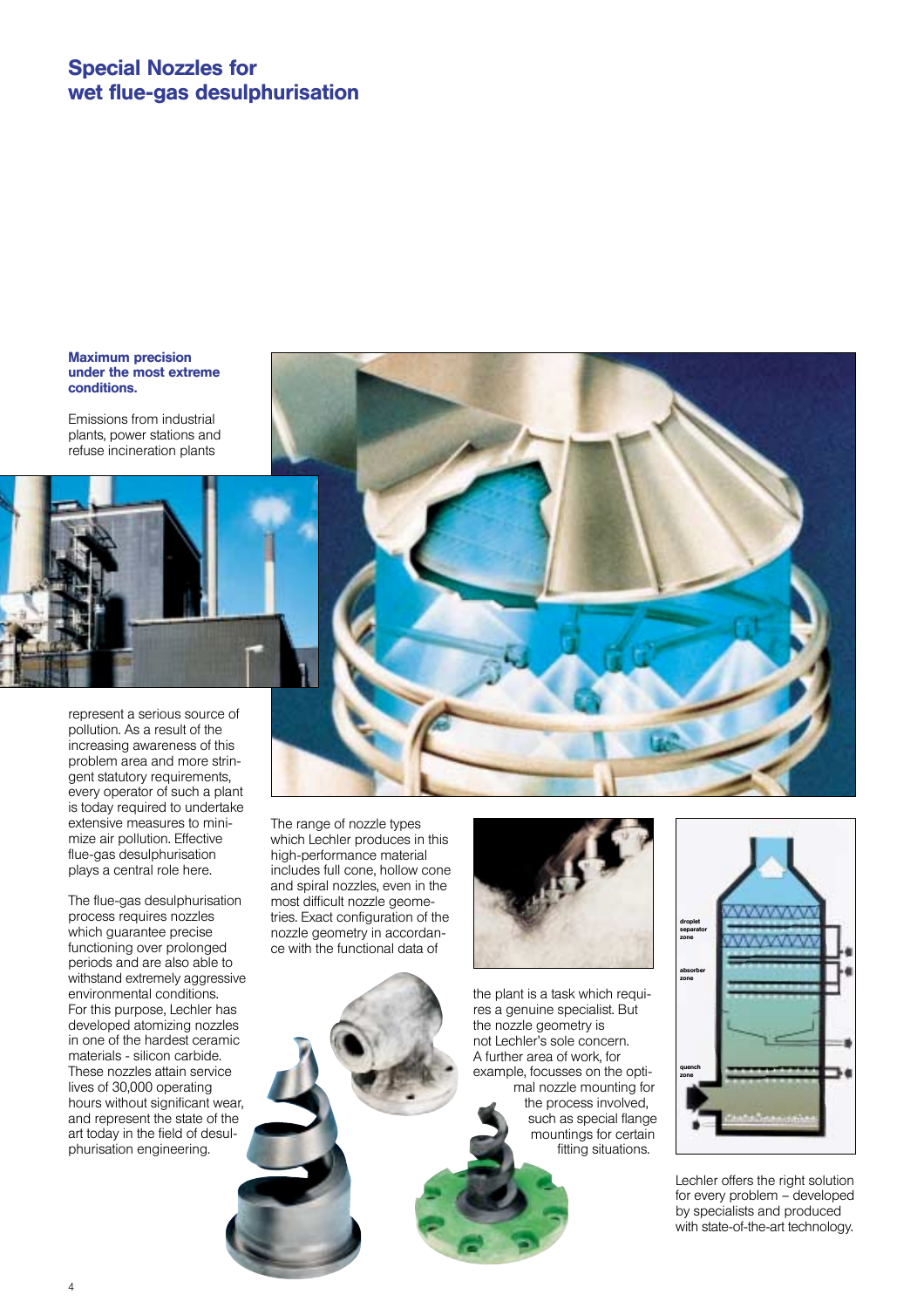### VarioCool® Systems and Nozzle Lances for efficient gas conditioning

#### The right technology for every application.

Lechler offers the full range: from nozzle lances up to complete gas conditioning systems VarioCool<sup>®</sup>, including pumps, regulation units and electronic controls. As the only manufacturer worldwide Lechler supplies gas conditioning systems equipped with spillback nozzle lances as well as twin fluid nozzle lances.

The "coupled with the engineers" experience gained through numerous installations worldwide, enables tailormade solutions to be designed and implemented.



A primary prerequisite for gas conditioning is the capability to generate extremely fine droplets and to distribute these as evenly as possible in the gas flow. The nozzle lances employed for this purpose must be configured in accordance with the precise requirements of the plant concerned.

Here again, Lechler is able to offer a broad range of equipment with different modes of functioning and different characteristics. These lances are the result of many years of development work, using state-of-the-art design and simulation processes and facilities.

A fundamental distinction is made between two types of droplet generation: pneumatic atomisation with compressed air (twin-fluid nozzle lances) and pressure atomisation (airless process, spill-back nozzle lances).

Twin-fluid nozzle lances from Lechler are available in two variants – with internal or external mixing of gas and fluid.

The range of applications includes NOx control, dedusting, humidification, spray drying or spray absorption for example. Lechler deploys spill-back nozzle lances to fulfil the specific requirements of processes which are subject to a constantly fluctuating gas volume and changing gas temperatures.



Typical applications are production processes in the cement industry, refuse incineration plants, LD converters or glass manufacturing industries.

Spill-back nozzle lances permit a constant fluid pressure and thus guarantee atomisation of uniform fineness over a broad volumetric flow range.



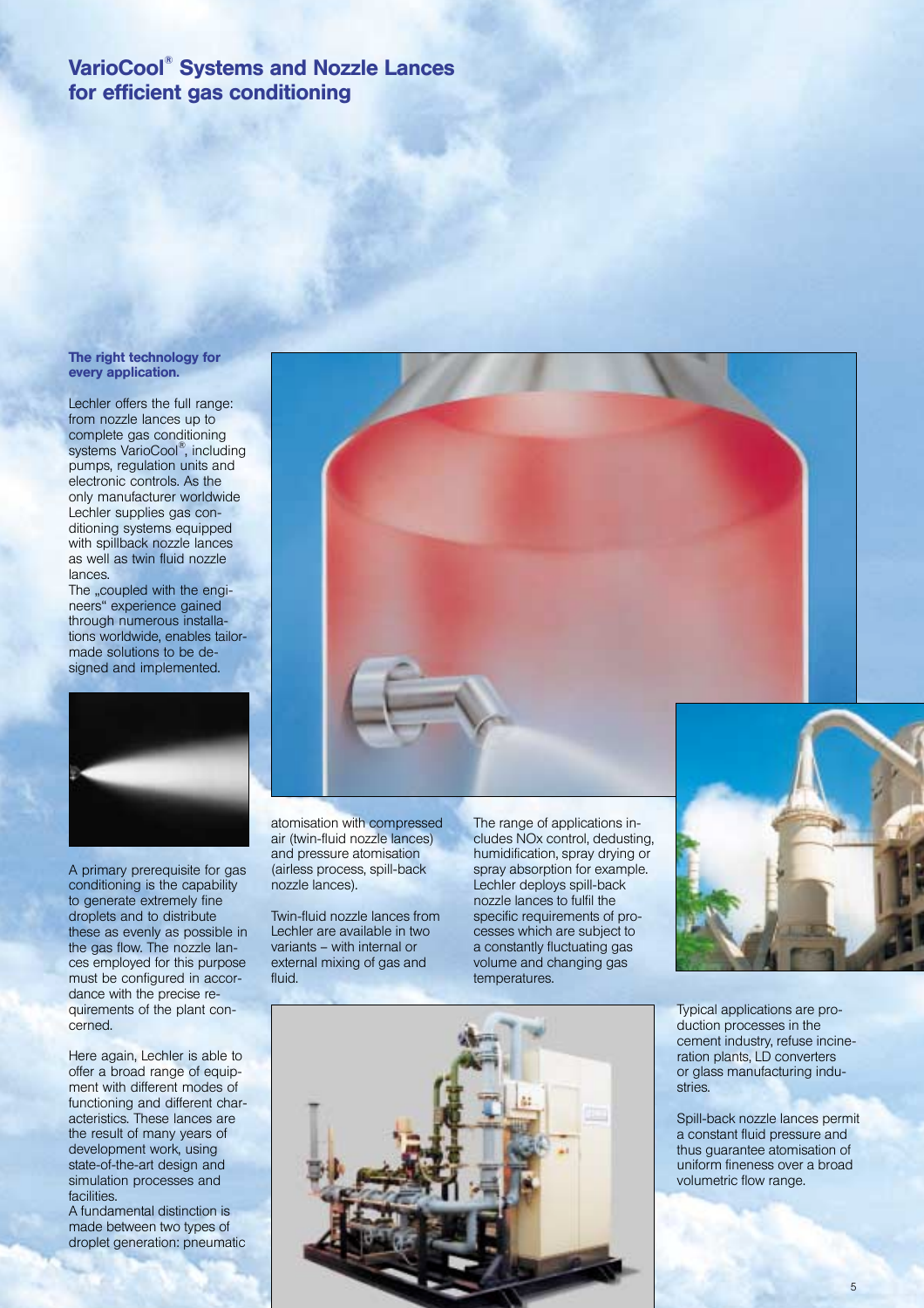## Droplet Separators for horizontal and vertical gas flow



### Vane-type separators tailormade to your specifications.

High-performance droplet separators are employed to ensure that the pollutants which have been washed out of the flue gas are effectively separated with the droplets and not released into the environment.

Vane-type droplet separators from Lechler have been developed in close co-operation with users and scientific institutes. They are deployed whenever droplets require to be separated from the gas flow in a reliable manner.

Vane-type separators from Lechler have become firmly established components in the field of pollution control. They are used in conjunction with flue-gas desulphurisation plants and are to be found in the chemical and woodpulp industries, and as an integra-



Deposition of droplets with horizontal gas flow.

ted functional element for cooling towers and evaporative condensers.

Each of these fields of application has its own individual requirements. Vane-type droplet separators from Lechler are thus tailor-made to meet the specific requirements of each plant. Extensive specialist knowledge is required to this end – on the precise process involved in the gene-

ration of droplets and the movement of droplets in a gas flow, for example. A thorough understanding of the occurrence and behaviour of droplets in the industrial process concerned is also necessary.

On the basis of pioneering research, Lechler has been able to develop various methods for separating contaminated droplets within a gas flow, whereby a basic distinction is made between separators with horizontal or vertical gas flow.

Each method possesses its own special features and advantages. The exactly defined profile of the baffle vanes and the vane spacing additionally influence the attainable separating capacity. In these areas too, Lechler proceeds according to scien-



Functional principle of horizontal separation.



Vane-type droplet separators from Lechler can be produced in the most diverse range of shapes and are available in special steel, plastic or aluminium. They are supplied as component units ready for installation or as individual vanes.



Functional principle of vertical separation.

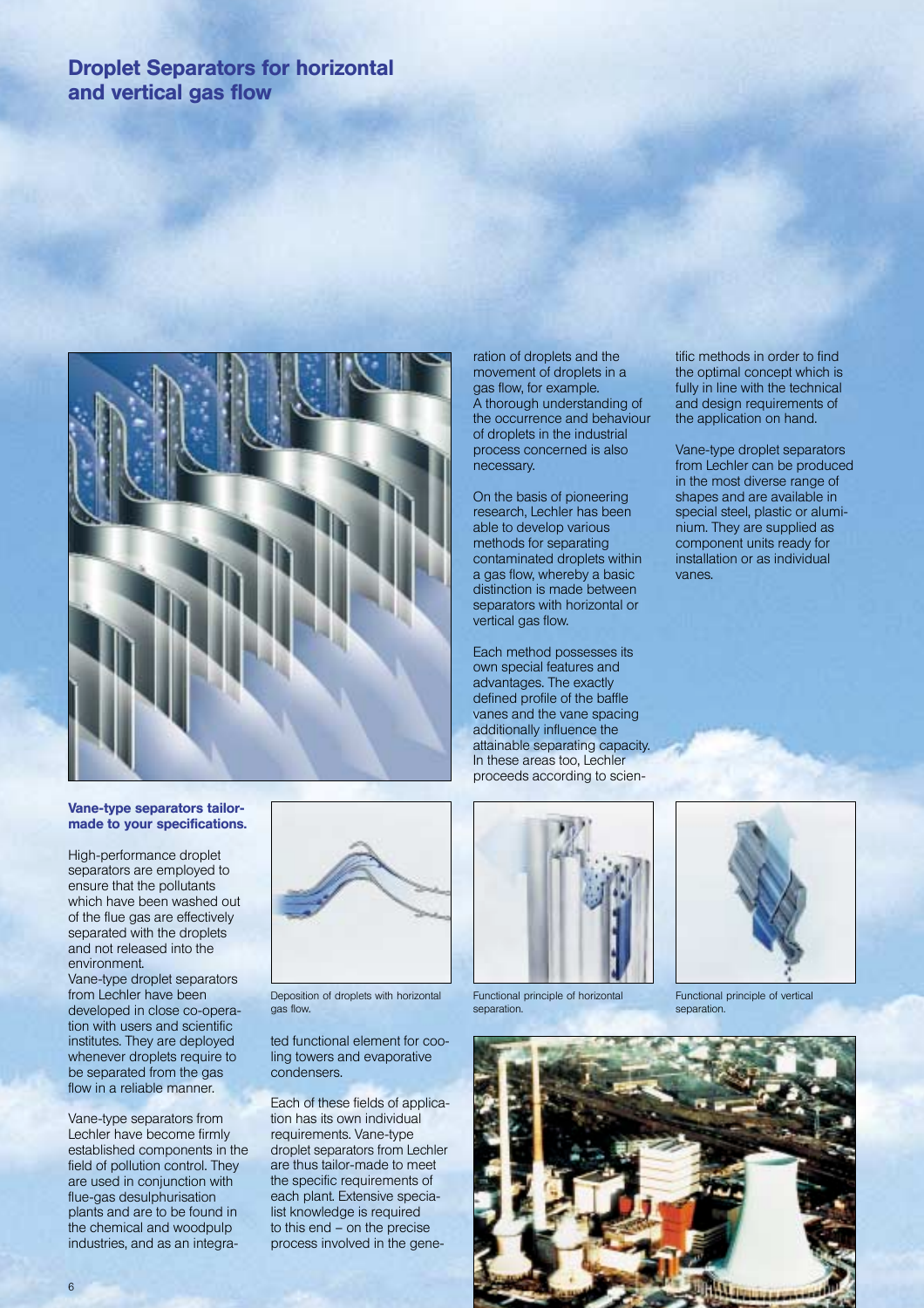### Aerosol Separation Systems



Fibre pack with regulated structure

Under special conditions it can be necessary to separate droplets which are much smaller than the limit drop size of a vane-type separator. In those cases fibre packs with regulated or unregulated structure are used as aerosol separator or as aerosol agglomerator in combination with vane-type separators.

#### For horizontal gas flow: Agglomerator and vanetype separator

This combination of a fibre pack agglomerator in the first stage and a vane-type separator at the second stage offers special advantages. The high allowable gas velocity of the vane-type separator results in smaller flow areas. A single aerosol separator would not be able to handle this high gas velocity as a stand alone system. The aerosol separator catches the high speed droplets and guides them to the vane-type separator as agglomerated larger drops.

#### For vertical gas flow: Vanetype separator and aerosol separator

For vertical gas flow Lechler uses a vane-type separator as the first and an aerosol separator as the second stage. This combination has a higher separation performance as the single components alone. For example the sensitivity of aerosol (fibre pack) separators faced with a high water content is quite unproblematic

in this combination. The first stage of a vane-type separator removes the largest droplets before they can reach the aerosol separator.

The aerosol separator can then be used with much higher gas velocities as it is possible in a stand lone situation. This results in very high separation efficiencies even for the finest drop sizes.

Lechler delivers this separation concept in pre-fab units with the type nomenclature »Demisec«, for mounting on your support systems. When covering larger areas, the units can be connected with each other.

Lechler is able to deliver the described separation systems in various materials and combinations.

This offers a wide working spectrum and the possibility of the system adaption to the actual demands.



Horizontal gas flow: vane-type separator with agglomerator



Vertical gas flow: Demisec